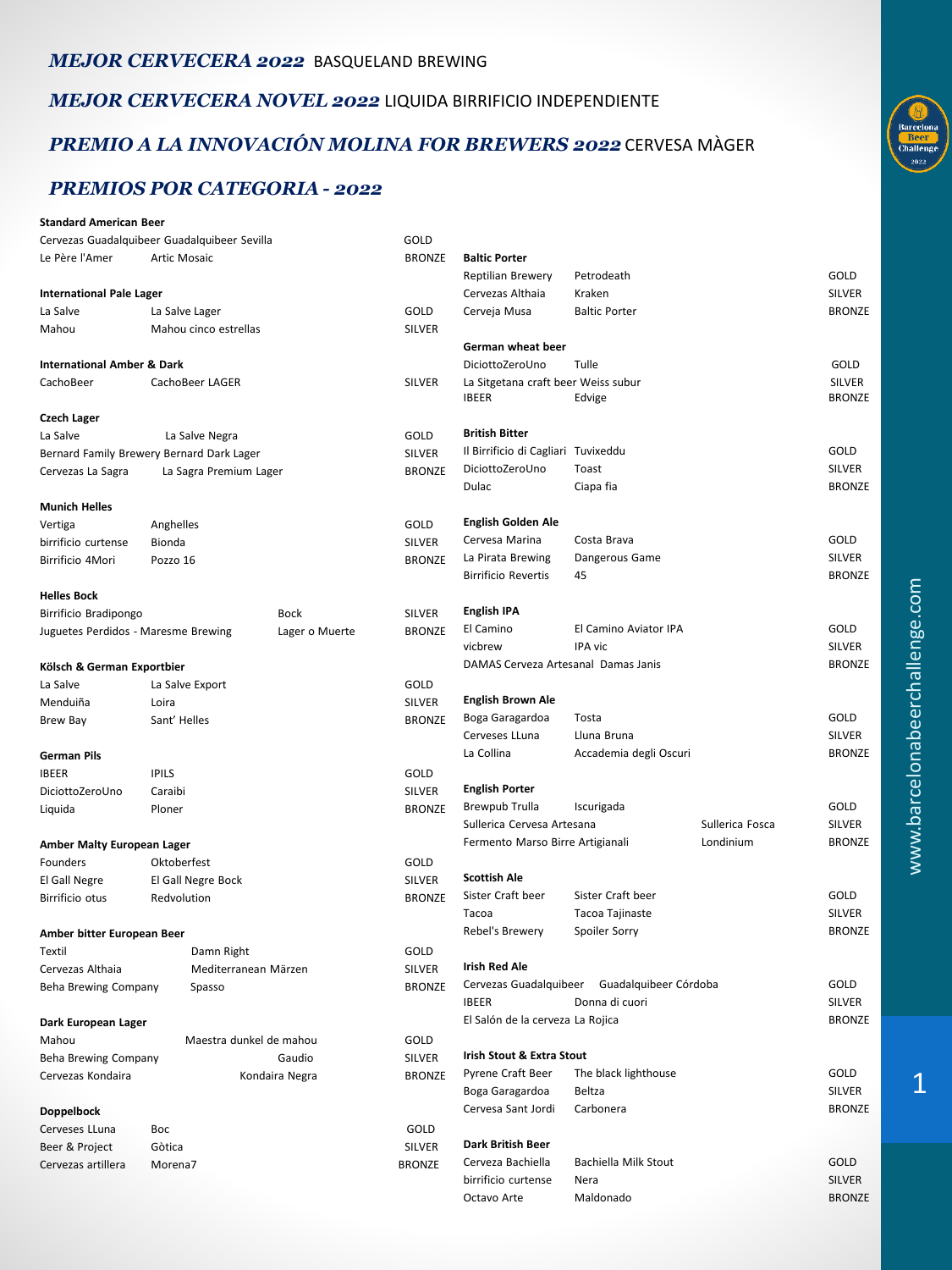## *PREMIOS POR CATEGORIA - 2022*

| <b>Strong British Ale</b>                                |                                                        |                  |               | <b>Strong American Ale</b>           |                                                      |             |               |
|----------------------------------------------------------|--------------------------------------------------------|------------------|---------------|--------------------------------------|------------------------------------------------------|-------------|---------------|
| St. Patrick's                                            | St. Patrick's Old Ale                                  |                  | GOLD          | Cosa Nostra brewing. Co N°1          |                                                      |             | GOLD          |
| Piccolo birrificio clandestino                           |                                                        | Fortezza nuova   | SILVER        | Antiga                               | Antiga Antiga Doble IPA                              |             | <b>SILVER</b> |
| Cerveza Chutney                                          | Aquines                                                |                  | <b>BRONZE</b> | Cervezas Arriaca                     | Arriaca imperial red ipa                             |             | <b>BRONZE</b> |
| <b>Blonde Ale</b>                                        |                                                        |                  |               |                                      | <b>Specialty Strong American Ale Doble NEIPA</b>     |             |               |
| Cerveza Tyris                                            | <b>Tyris Original</b>                                  |                  | SILVER        | Maresme Brewery                      | Monstera                                             |             | GOLD          |
| Birra Nostrale                                           | Campestre                                              |                  | <b>BRONZE</b> | <b>Basqueland Brewing</b>            | Cat Skills                                           |             | <b>SILVER</b> |
|                                                          |                                                        |                  |               | Gorilla Craft Beer GmbH              | Gorilla's Kater                                      |             | <b>BRONZE</b> |
| American Pale Ale                                        |                                                        |                  |               |                                      |                                                      |             |               |
| Liquida                                                  | Loki                                                   |                  | <b>SILVER</b> | <b>European Sour Ale</b>             |                                                      |             |               |
| Cerveja Musa                                             | Frank Apa                                              |                  | <b>BRONZE</b> | Juguetes Perdidos                    | Flemish Remix                                        |             | GOLD          |
|                                                          |                                                        |                  |               | Cerveja Blumenau                     | Mestres do Tempo Lambic #2                           |             | <b>SILVER</b> |
| <b>Specialty Pale Ale</b>                                |                                                        |                  |               | Juguetes Perdidos                    | Sour Power                                           |             | <b>BRONZE</b> |
| Rebel's Brewery                                          | Future                                                 |                  | GOLD          |                                      |                                                      |             |               |
| La Caníbal                                               | Centea                                                 |                  | <b>SILVER</b> | Witbier                              |                                                      |             |               |
| vicbrew                                                  | Suggestion                                             |                  | <b>BRONZE</b> | Birrificio Bradipongo Minela         |                                                      |             | GOLD          |
|                                                          |                                                        |                  |               | Birrificio otus                      | SIDE-B                                               |             | <b>SILVER</b> |
|                                                          |                                                        |                  |               |                                      |                                                      |             |               |
| Amber & Brown American Beer                              |                                                        |                  |               | Birrificio curtense                  | Blanche                                              |             | <b>BRONZE</b> |
| Cerveza Tyris                                            | Tyris Paquita Brown                                    |                  | GOLD          |                                      |                                                      |             |               |
| Cervesa artesana MINERA                                  |                                                        | Minera Bonaplata | <b>SILVER</b> | Belgian Pale Ale & Biére de Garde    |                                                      |             |               |
| 61cento                                                  | Elk                                                    |                  | <b>BRONZE</b> | Beha Brewing Company                 |                                                      | Giubilo     | GOLD          |
|                                                          |                                                        |                  |               | Birrificio Mezzavia                  | Gare de Roubaix                                      |             | <b>SILVER</b> |
| American Porter & Stout                                  |                                                        |                  |               |                                      |                                                      |             |               |
| Founders                                                 | Porter                                                 |                  | GOLD          | Saison                               |                                                      |             |               |
| Birrificio Busa dei BrigantiCoal Wars                    |                                                        |                  | SILVER        | DiciottoZeroUno                      | Ocra                                                 |             | GOLD          |
| Cerveza Arriaca                                          | Arriaca Porter                                         |                  | <b>BRONZE</b> | Birrificio Bradipongo Amélie         |                                                      |             | <b>SILVER</b> |
|                                                          |                                                        |                  |               | Cierzo                               | Freshet                                              |             | <b>BRONZE</b> |
| <b>Russian Imperial Stout</b>                            |                                                        |                  |               |                                      |                                                      |             |               |
| Gro Brewers                                              | Respect                                                |                  | GOLD          | <b>Strong Belgian Ale</b>            |                                                      |             |               |
| <b>Basqueland Brewing</b>                                | Matryoshka                                             |                  | <b>SILVER</b> | Birrificio del Forte                 | La Mancina                                           |             | GOLD          |
| Cervesa del Montseny                                     | Mala Vida                                              |                  | <b>BRONZE</b> |                                      | Cosa Nostra brewing. Co - Nahuatl brewing            | Valdemoreña | <b>SILVER</b> |
|                                                          |                                                        |                  |               |                                      | Cosa Nostra brewing. Co - Nahuatl brewing            | La meiga    | <b>BRONZE</b> |
| <b>American IPA</b>                                      |                                                        |                  |               |                                      |                                                      |             |               |
| Liquida                                                  | Don Quisciotte                                         |                  | GOLD          | <b>Belgian Dubbel</b>                |                                                      |             |               |
| Birragaia                                                | aradia                                                 |                  | <b>SILVER</b> | NEWAZA Beer                          | Kyra                                                 |             | GOLD          |
| Bidassoa Basque BreweryTxingudi                          |                                                        |                  | <b>BRONZE</b> | LA SALVE                             | La Salve Munich                                      |             | <b>SILVER</b> |
|                                                          |                                                        |                  |               |                                      | Cosa Nostra brewing. Co - Nahuatl brewing            | La meiga    | <b>BRONZE</b> |
| Specialty IPA (Black, Brown, Red & Rye)                  |                                                        |                  |               |                                      |                                                      |             |               |
|                                                          |                                                        |                  | GOLD          | <b>Belgian Tripel</b>                |                                                      |             |               |
| Cerveja Musa<br>Cervezas Althaia                         | Red Zepplin Ale                                        |                  |               |                                      |                                                      |             |               |
|                                                          | Mascarat                                               |                  | SILVER        | <b>Beha Brewing Company</b>          |                                                      | Tripudio    | <b>BRONZE</b> |
| Birra Bellazzi                                           | Rutti Mostruosi                                        |                  | <b>BRONZE</b> |                                      |                                                      |             |               |
|                                                          |                                                        |                  |               | <b>Belgian Dark Strong Ale</b>       |                                                      |             |               |
| Specialty IPA NEW ENGLAND IPA                            |                                                        |                  |               | Cervesa POCH'S                       | Bruna del Pirineu                                    |             | GOLD          |
|                                                          | Cosa Nostra brewing. Co - Octavo ArteNaranja Segoviana |                  | GOLD          | Tensina                              | Akelarre                                             |             | <b>SILVER</b> |
| Aspikc Brewing                                           | Fashion victim - neipa                                 |                  | SILVER        | Le Père l'Amer                       | No bag missing                                       |             | <b>BRONZE</b> |
| Maresme Brewery                                          | Calima                                                 |                  | <b>BRONZE</b> |                                      |                                                      |             |               |
|                                                          |                                                        |                  |               | <b>HISTORICAL BEER</b>               |                                                      |             |               |
| <b>Specialty IPA Session IPA</b>                         |                                                        |                  |               | 61cento                              | Salemandra                                           |             | GOLD          |
| Birrificio Bradipongo Canaia                             |                                                        |                  | GOLD          | Cerveja Blumenau                     | Blumenau CraftLab Grodziskie                         |             | <b>SILVER</b> |
| Cierzo                                                   | Alter Citra                                            |                  | SILVER        | Cervexa Artesá Aloumiña              |                                                      | Walhalla    | <b>BRONZE</b> |
| <b>Attik Brewing</b>                                     | Fato                                                   |                  | <b>BRONZE</b> |                                      |                                                      |             |               |
|                                                          |                                                        |                  |               |                                      | <b>Brett Beer &amp; Mixed-Fermentation Sour Beer</b> |             |               |
| Specialty IPA (Belgian, White, Milkshake, Fruit & Other) |                                                        |                  |               | Cierzo-Oud Beersel-Yakka-Homosibaris |                                                      | Sauvage     | GOLD          |
| Basqueland Brewing Santo Tomas                           |                                                        |                  | GOLD          | Moska de Girona                      | Moska Barrika                                        |             | <b>SILVER</b> |
|                                                          | Juguetes Perdidos - Basqueland Pocket Galaxitra        |                  | SILVER        |                                      |                                                      |             |               |
|                                                          | Browar Rockmill - Blech Brut What's Next?              |                  | <b>BRONZE</b> | <b>Wild Specialty Beer</b>           |                                                      |             |               |
|                                                          |                                                        |                  |               | Cervesa Màger                        | <b>Ghost Cherries</b>                                |             | GOLD          |
| Double IPA                                               |                                                        |                  |               | Segarreta                            | Wild Wind                                            |             | <b>SILVER</b> |
|                                                          |                                                        |                  | GOLD          |                                      | 7 Barrels                                            |             | <b>BRONZE</b> |
| La Pirata Brewing                                        | Kampong Attack                                         |                  |               | Cervesa Espiga                       |                                                      |             |               |
| Textil                                                   | No Mames, Guey                                         |                  | SILVER        |                                      |                                                      |             |               |
| Cosa Nostra brewing. Co Voltacampanes                    |                                                        |                  | <b>BRONZE</b> | <b>Fruit Beer</b>                    |                                                      |             |               |
|                                                          |                                                        |                  |               | DeHum cervesers                      | <b>Tess Berliner</b>                                 |             | GOLD          |
|                                                          |                                                        |                  |               | Hoppit                               | L'Agulla                                             |             | <b>SILVER</b> |
|                                                          |                                                        |                  |               | Cierzo                               | Pure Passion                                         |             | <b>BRONZE</b> |

 $\overline{2}$